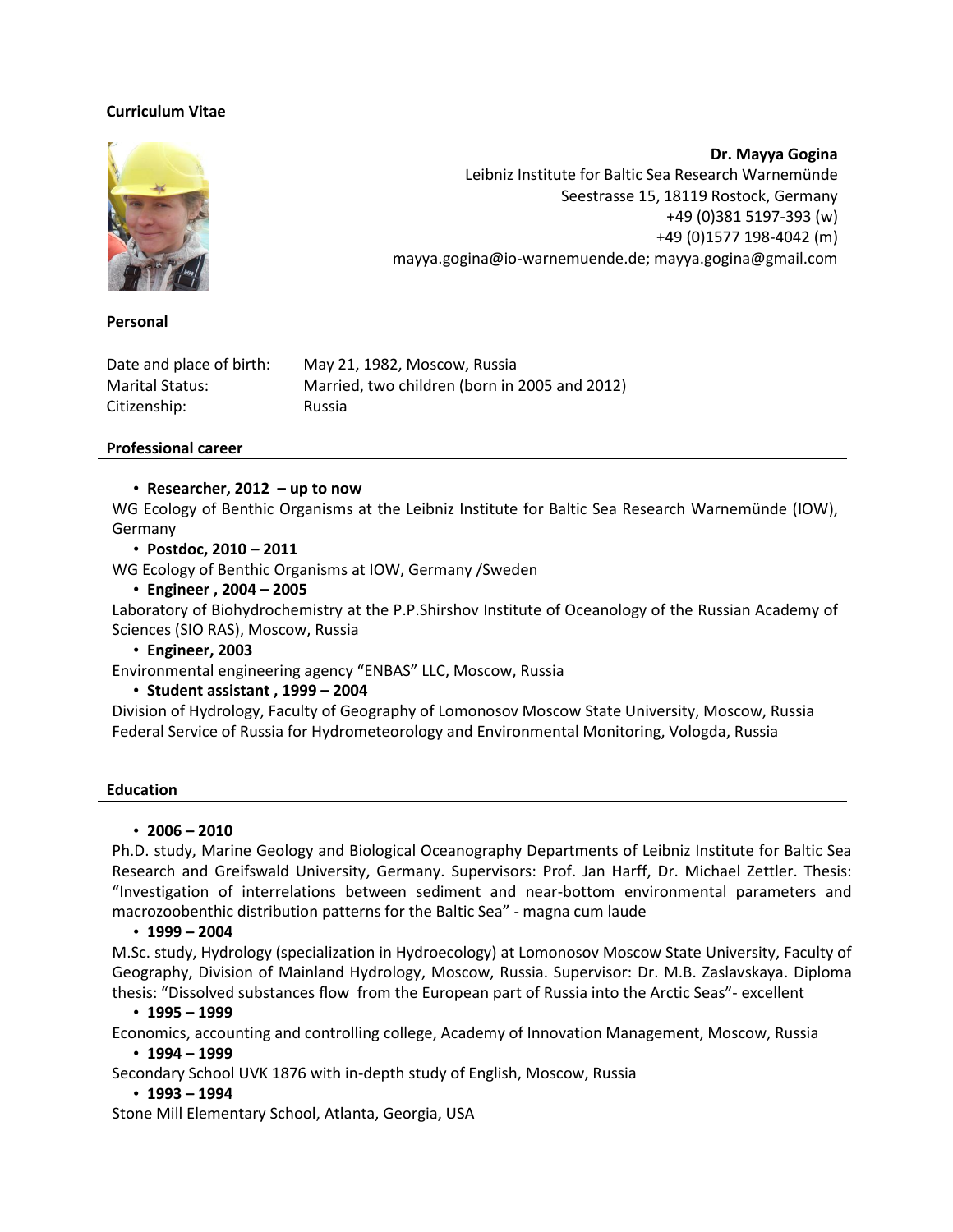### **Research interests**

• **main field**

Benthic ecology, Community analysis, Species distribution modelling, Machine Learning, GIS

• **other fields**

Hydrochemistry, Eutrophication, Transport of nutrients in waterways, Human and climate impact

• **current research interest** Habitat mapping , Ecosystem functioning, Benthic macrofauna and biogeochemistry in the Baltic Sea, Benthic imagery and remote sensing

# **Career related experience**

- GIS visualisation and analysis, Statistical environmental modelling and multivariate analysis, Biological Traits Analysis, Experimental data processing, Data mining
- Research cruises and field experiments in the North, Baltic and Blacks Sea, Russian rivers and lakes (benthic fauna survey, hydrochemical sampling and analysis, hydrographical measurements) in the role of a researcher, an equipment and measurements expert and as the chief scientist
- Laboratory analyses: microscopy and taxonomy benthic macrofauna, sediment grain size (sieving, CILAS diffraction laser particle size analyzer), hydrochemical analysis
- Preparation of reports, scientific papers and result presentations
- Leader of the international project BSW "Baltic Sea benthic fauna communities" supported by ICES Science Fund April 2014 – March 2015
- Conducting peer reviews for: Global Change Biology, Scientific Reports Nature, Diversity and Distributions, Marine Ecology Progress Series, Marine Environmental Research, Journal of Marine System, Journal of Sea Research, ICES Journal of Marine Science, Polar Biology, Regional Studies in Marine Science, Brazilian Journal of Oceanography, African Journal of Biotechnology, Revista de Biología Tropical
- Member of the ICES Benthos Ecology Working Group (BEWG) since 2011

# **Scientific achievements**

- Development of statistical species-specific models predicting the distribution of benthic species in response to environmental and sedimentological variables
- Identification, description, and mapping of benthic macrofauna communities, its habitats and functional features in the Baltic Sea
- Contributing to the quantification and mapping of benthic ecosystem functioning, estimating the service of sediments in German coastal seas
- Baltic Sea benthic macrofauna data inventory, compilation and analysis of biological trait database
- Baseline study and Environmental Impact Assessment for benthic fauna in the "Fehmarnbelt Fixed Link" project (Marine Biology Services)
- Evaluation of contribution of the river-flow and coastal processes within the Russian Arctic Zone to the global-scale climatic and environmental changes; adjustment of FLUX model (Walker, 1986) for the estimation of phosphorus influx in an artificial lake

# **Teaching**

- Field training on sampling of benthic macrofauna for Marine Biology M.Sc. students of the University of Rostock, 2018, cruise EMB193 of RV "Elisabeth Mann Borgese", Kattegat, Baltic Sea
- International KüNO Coastal Summer School, 2017, "How to govern marine environment: Baltic Sea and sediment services as a case study": courses "Macrozoobenthos in the Lübeck Bight", Lauenburg,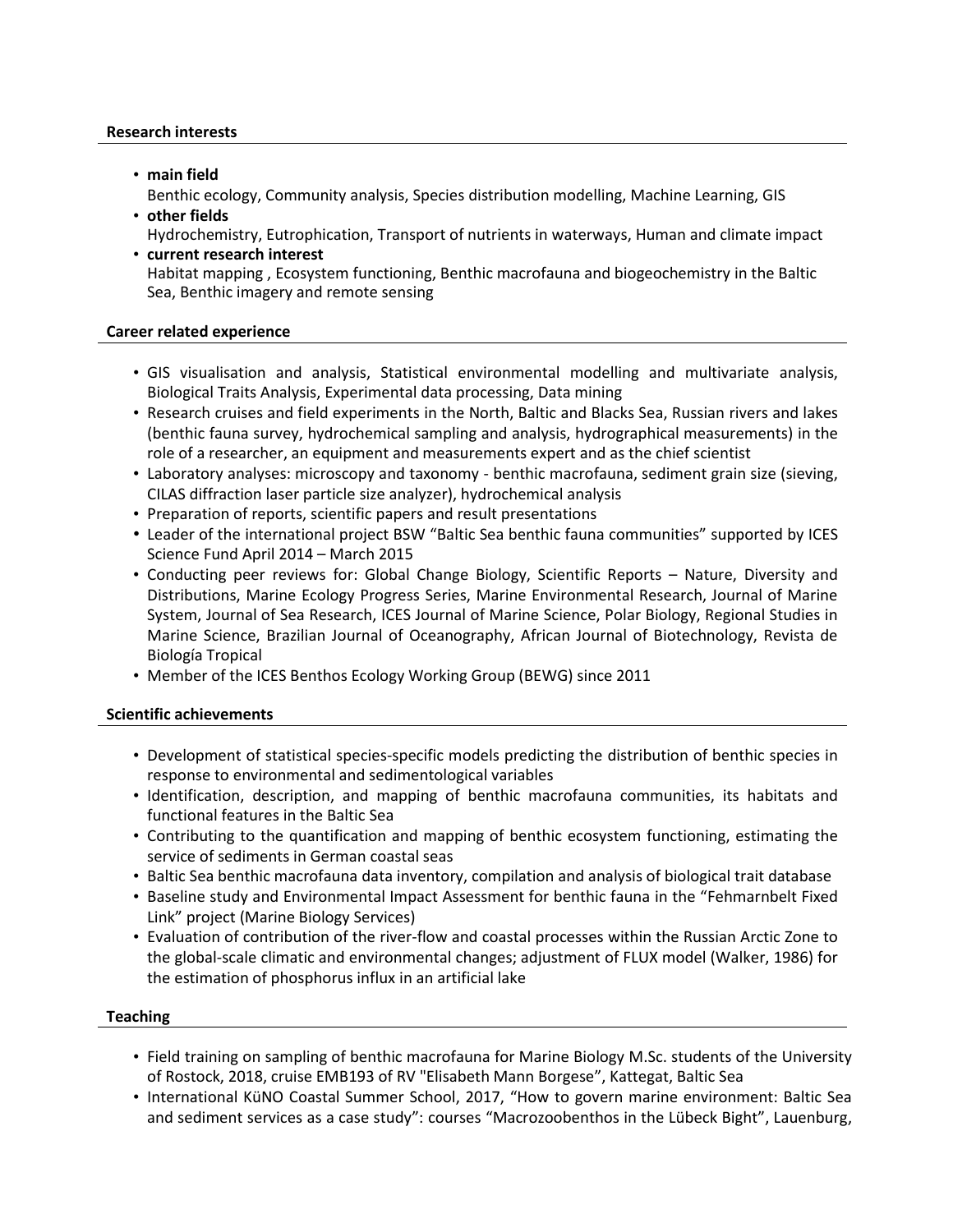Germany and as chief scientist on board of the RV "Elisabeth Mann Borgese"

- International KüNO Summer School, 2014, "Marine benthic habitats": course "Marine Geostatistics", Lauenburg, Germany
- Thesis supervision for: M.Sc.: N. Steiner, 2015. "Influence of the sampling strategy on the description of benthic ecosystem functioning", University of Rostock B.S.: M. Reinhardt, 2014 "Diversity beyond species richness along the salinty gradient of the Baltic Sea", University of Rostock

### **Computer skills**

R, GIS (ArcGIS), MATLAB, Fortran, SPSS, Statistica, PRIMER

#### **Languages**

Russian (native), English (fluent), German (fluent), French (basic), Swedish (basic)

#### **References**

Available upon request:

- Dr. Michael L. Zettler: Leibniz Institut für Ostseeforschung Warnemünde Phone: +49 381 5197 236 , email: jan michael.zettler@io-warnemuende.de
- Prof. Dr. Jan Harff: University of Szczecin, Poland Phone: +48 91 444 25 05 , email: jan.harff@io-warnemuende .de
- Dr. Brian R. MacKenzie: National Institute for Aquatic Resources, Technical University of Denmark Phone: +45 35 88 34 45 , email: brm@aqua.dtu.dk

### **Peer-reviewed publications**

- 1. Beisiegel, K., Tauber, F., Zettler, M.L., **Gogina**, **M.**, Darr, A. 2018. The potential exceptional role of a small Baltic boulder reef as a solitary habitat in a sea of mud. Aquatic Conservation: Marine and Freshwater Ecosystems. DOI: 10.1002/aqc.2994
- 2. Lipka, M., Woelfel, J., **Gogina, M.,** Kallmeyer, J., Liu, B., Morys, C., Forster, S., Böttcher M.E., 2018. Solute reservoirs reflect variability of early diagenetic processes in temperate brackish surface sediments. Frontiers in Marine Science. DOI: 10.3389/fmars.2018.00413
- 3. Renz, J., Powilleit, M., **Gogina**, **M.,** Zettler, M.L., Morys, C., Forster, S., 2018. Community bioirrigation potential (BIPc), an index to quantify the potential for solute exchange at the sediment-water interface. Marine Environmental Research 141: 214-224. https://doi.org/10.1016/j.marenvres.2018.09.013.
- 4. Thoms, F., Burmeister, C., Dippner, J.W., **Gogina**, **M.**, Janas, U., Kendzierska, H., Liskow, I. and Voss, M. 2018. Impact of Macrofaunal Communities on the Coastal Filter Function in the Bay of Gdansk, Baltic Sea. Front. Mar. Sci. 5:201.
- 5. Beisiegel, K., Darr, A., Zettler, M.L., Friedland, R., Gräwe, U., **Gogina, M.** 2018. Understanding the spatial distribution of subtidal reef assemblages in the southern Baltic Sea using towed camera platform imagery. Estuarine, Coastal and Shelf Science 207: 82-92
- 6. Beisiegel, K., Darr, A., **Gogina, M.,** Zettler, M.L. 2017. Benefits and shortcomings in the employment of non-destructive benthic imagery for monitoring of hard-bottom habitats. Marine Pollution Bulletin 121: 5- 15. doi.org/10.1016/j.marpolbul.2017.04.009
- 7. Zettler, M.L., Friedland, R., **Gogina, M.,** Darr, A. 2017. Variation in benthic long-term data of transitional waters: Is interpretation more than speculation? PLoS ONE 12(4): e0175746 doi.org/10.1371/journal.pone.0175746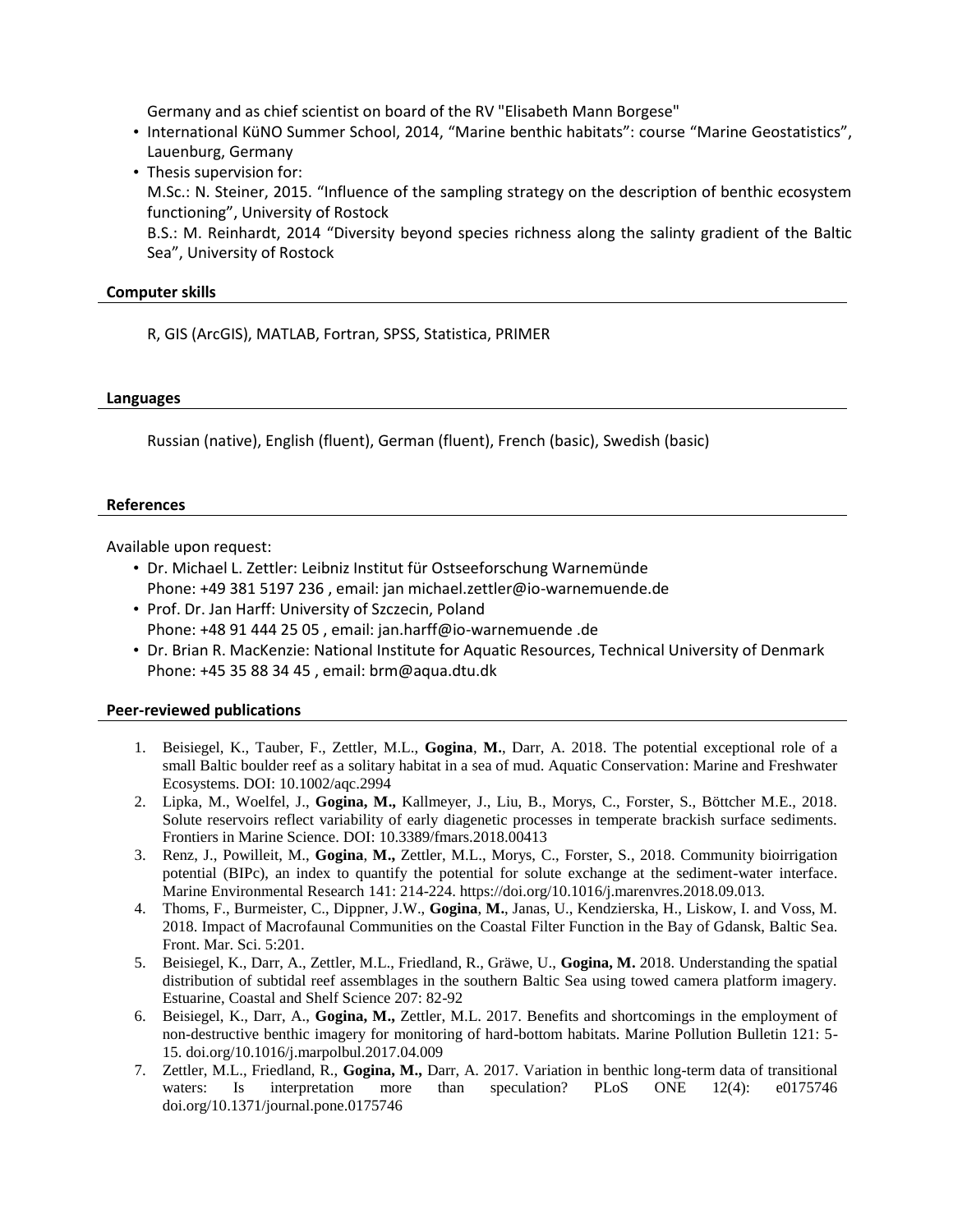- 8. **Gogina, M.,** Morys, C., Forster, S., Gräwe, U., Friedland, R., Zettler, M.L. 2017. Towards benthic ecosystem functioning maps: Quantifying bioturbation potential in the German part of the Baltic Sea. Ecological Indicators 73: 574-588. [doi.org/10.1016/j.ecolind.2016.10.025](http://dx.doi.org/10.1016/j.ecolind.2016.10.025)
- 9. **Gogina, M.,** Nygård, H., Blomqvist, M., Daunys, D., Josefson, A.B., Kotta, J., Maximov, A., Warzocha, J., Yermakov, V., Gräwe, U., Zettler, M.L. 2016. The Baltic Sea scale inventory of benthic faunal communities. ICES Journal of Marine Science 73: 1196-1213. doi:10.1093/icesjms/fsv265
- 10. Reiss, H., Birchenough, S., Borja, A., Buhl-Mortensen, L., Craeymeersch, J., Dannheim, J., Darr, A., Galparsoro, I., **Gogina, M.,** Neumann, H., Populus, J., Rengstorf, A., Valle, M., Van Hoey, G., Zettler, M.L., Degraer, S. 2015. Benthos distribution modelling and its relevance for marine ecosystem management. ICES Journal of Marine Science 72: 297-315
- 11. Darr A., **Gogina, M.A.,** Zettler, M.L. 2014. Detecting hot-spots of bivalve biomass in the south-western Baltic Sea, Journal of Marine Systems, Available online 11 March 2014, ISSN 0924-7963, [http://dx.doi.org/10.1016/j.jmarsys.2014.03.003.](http://dx.doi.org/10.1016/j.jmarsys.2014.03.003)
- 12. **Gogina M.,** Darr A., Zettler M.L., 2014. Approach to assess consequence of hypoxia disturbance events for benthic ecosystem functioning. Journal of Marine Systems. 129: 203-213. doi:10.1016/j.jmarsys.2013.06.001
- 13. Darr A., **Gogina M.,** Zettler M.L., 2014 Functional changes in benthic communities along a salinity gradient- a western Baltic case study. Journal of Sea Research 85: 315-324. doi:10.1016/j.seares.2013.06.003
- 14. **Gogina M.,** Zettler M.L., 2010. Diversity and distribution of benthic macrofauna in the Baltic Sea. Data inventory and its use for species distribution modelling and prediction. Journal of Sea Research. [64-3,](http://dx.doi.org/10.1016/j.seares.2010.04.005) 313- 321. [doi:10.1016/j.seares.2010.04.005](http://dx.doi.org/10.1016/j.seares.2010.04.005)
- 15. Glockzin M., **Gogina M.,** Zettler M.L., 2010. Beyond salty reins modelling benthic species' spatial response to their physical environment in the Pomeranian Bay (Southern Baltic Sea). Baltic Coastal Zone, 13-2, 79-95.
- 16. **Gogina M.,** Glockzin M., Zettler M.L., 2010b. Distribution of benthic macrofaunal communities in the western Baltic Sea with regard to near-bottom environmental parameters. 2. Modelling and prediction. Journal of Marine Systems 80, 57-70[. doi:10.1016/j.jmarsys.2009.10.001](http://dx.doi.org/10.1016/j.jmarsys.2009.10.001)
- 17. **Gogina M.,** Glockzin M., Zettler M.L., 2010a. Distribution of benthic macrofaunal communities in the western Baltic Sea with regard to near-bottom environmental parameters. 1. Causal analysis. Journal of Marine Systems 79: 112-123. [doi:10.1016/j.jmarsys.2009.07.006](http://dx.doi.org/10.1016/j.jmarsys.2009.07.006)
- 18. Meyer M., Harff J., **Gogina M.,** Barthel A., 2008. Coastline changes of the Darss-Zingst Peninsula a modelling approach. Journal of Marine Systems 74: 147-154[. doi:10.1016/j.jmarsys.2008.03.023](http://dx.doi.org/10.1016/j.jmarsys.2008.03.023)

### **Submitted or in preparation for peer-reviewed publications**

- 1. **Gogina, M.,** Zettler, M.L., Wåhlström, I., Andersson, H., Radtke, H., Kuznetsov, I., MacKenzie B.R. Modelling present and future distribution of key benthic animal, *Saduria entomon*, in the Baltic Sea under combined climate change and nutrient loading scenarios. Submitted to Diversity and Distributions.
- 2. **Gogina, M.,** Lipka, M., Woelfel, J., Liu, B., Böttcher, M.E., Zettler M.L. On the hunt for a field-based relationship between benthic macrofauna and biogeochemistry in a modern brackish coastal sea. Submitted to Frontiers in Marine Science
- 3. Rau, A., Lewin, W.-C., Zettler, M.L., **Gogina, M.,** von Dorrien, C. Abiotic and biotic drivers of flatfish abundance within distinct demersal fish assemblages in a large brackish ecosystem (western Baltic Sea). Submitted to Estuarine, Coastal and Shelf Science
- 4. Beisiegel, K., Darr, A., Zettler M. L., Friedland, R., Gräwe, U., Gogina, M. Spatial variability in subtidal hard substrate assemblages across horizontal and vertical gradients: a multi-scale approach by seafloor imaging. Submitted to Marine Ecology Progress Series
- 5. **Gogina M.,** Wrede, A., Dannheim, J., Holstein, J., Reiss, H., Vanaverbeke, J., van Hoey, G., Destroy, N., Degraer, S., Van Lancker, V., Foveau, A., Birchenough, S., Fiorentino D., Zettler, M.L. Towards a benthic ecosystem functioning map: interregional comparison of two approaches (in prep.)

#### **Other publications and conference presentations**

1. **Gogina, M.,** Zettler, M.L., Wåhlström, I., Andersson, H., Radke, H., Kuznetsov, I., MacKenzie B., 2018. Modelling past and future distribution of a key benthic animal, Saduria entomon, in the Baltic Sea under combined climate change and nutrient loading scenarios. ASLO Summer meeting, 10-15 June 2018,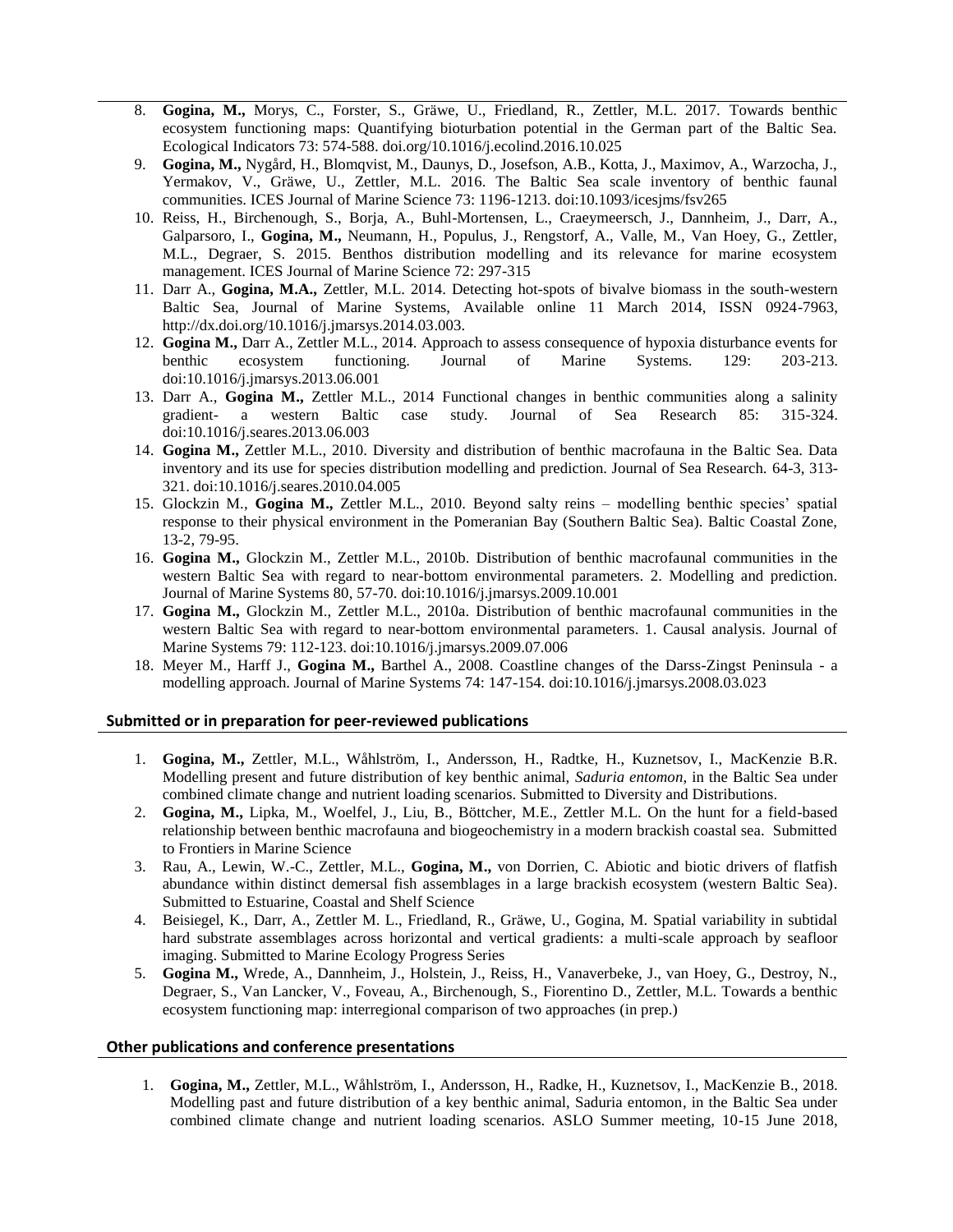Victoria, Canada. Abstract Number: 10291. https://aslo.org/e/in/eid=2&s=24323&req=info

- 2. **Gogina, M.,** Lipka., M., Woelfel, J., Liu, B., Böttcher, M.E., Rehder, G., Zettler, M.L., 2018. Fieldevidenced relationships between benthic marcofauna and biogeochemistry in the south-western baltic sea. ASLO Summer meeting, 10-15 June 2018, Victoria, Canada. Abstract Number: 10292. https://aslo.org/e/in/eid=2&s=26578&req=info
- 3. Morys, C., Steiner, N., Forster, S., Powilleit, M., **Gogina, M.,** Zettler, M.L., Ysebaert, T., 2018. Traitbased explanation of bioturbation patterns along salinity gradients in contrasting environments. ASLO Summer meeting, 10-15 June 2018, Victoria, Canada. Abstract 10211. <https://aslo.org/e/in/eid=2&s=23017&print=1&req=info>
- 4. Beisiegel, K., Darr, A., **Gogina, M.,** Zettler, M.L. 2018: Diversity patterns of rocky reef assemblages in the Baltic Sea: Interferences between natural and anthropogenic driver. 4th WCMB - World Conference on Marine Biodiversity. Montreal, 13-16 May 2018. PeerJ Preprints 6:e26572v1
- 5. Lipka M., Wölfel J, **Gogina M.,** Liu B, Böttcher, M.E., 2018. Spatiotemporal dynamics in solute reservoirs of temperate brackish surface sediments. Annual report 2017, Leibniz Institute for Baltic Sea Research (IOW): 31-33.
- 6. Kuznetsov I, Androsov A, Fofonova V, Danilov S, Rakowsky N, Harig S, **Gogina M**, Brix H: ROFI of the Elbe river during flood event, unstructured-mesh model study. European Geosciences Union General Assembly 2018, 8-13 April 2018, Vien, Ausria. EGU2018-10157.
- 7. Renz J, Powilleit M, **Gogina M,** Zettler M L, Morys C, Forster S: BIPc, an index to quantify the potential for bioirrigation as ecosystem function. European Geosciences Union General Assembly 2018, 8-13 April 2018, Vien, Ausria. EGU2018-15772
- 8. MacKenzie, B.R**., Gogina, M.,** Zettler, M.L., Gröger, M., Wåhlström, I., Andersson, H., Warzocha, J. 2017. The Past and Future Habitats of a Key Benthic Animal, Saduria entomon, in the Baltic Sea – Combined Impacts of Climate Change and Nutrient Loading Scenarios. BONUS INSPIRE Symposium. 17-19 October 2017, Tallinn, Estonia.
- 9. MacKenzie B.R., **Gogina, M.,** Zettler, M.L. 2017. Inter-annual and spatial variability in the abundance and distribution of a benthic trophic connectorcies, Saduria entomon, in the Baltic Sea. BONUS INSPIRE Symposium. 17-19 October 2017, Tallinn, Estonia.
- 10. Kunz F., **Gogina M.,** Lipka M., Wölfel J. und die SECOS-Projektgruppe. 2017. Bedeutung benthischer Organismen für die Ökosystemleistung des Meeresbodens. KÜNO Jahrestagung 11.‐12. Oktober 2017, Rostock, Germany
- 11. **Gogina, M.,** Lipka, M., Woelfel, J., Liu, Bo, Böttcher, M. E., Zettler, M. L. 2017. Who or what shapes the gradients in pore-water profiles? On the hunt for an explanation of the impact of bentic macrofauna on biogeochemistry and benthic-pelagic element coupling. BSSC 2017, 12-16 June, Rostock, Germany. Abstract book, p. 22.
- 12. Thoms, F., **Gogina, M.,** Janas, U., Kendzierska, H., Voss, M. 2017. Muddy vs. Sandy- A new view on sedimentary nutrient fluxes by means of a Chamber Lander. BSSC 2017, 12-16 June, Rostock, Germany. Abstract book, p.54
- 13. Bathmann, U., Böttcher, M. E., Forster, S., **Gogina, M.,** Hiller, A., Kunz, F., Lipka, M., Liu, B., Morys, C., Renz, J., Schernewski, G., Zettler, M. L. 2017. Linking abiotic and biotic information for evaluation of sedimentary services in the German Baltic Sea. BSSC 2017, 12-16 June, Rostock, Germany. Abstract book, p.21.
- 14. Beisiegel, K., Darr, A., **Gogina, M**., Zettler , M.L. 2017. Distribution, diversity and structure of sublittoral hard-bottom communities along the physicochemical gradient of the Baltic Sea (poster). BSSC 2017, 12- 16 June, Rostock, Germany. Abstract book, p. 128.
- 15. **Gogina M.,** Wrede, A., Dannheim, J., Holstein, J., Reiss, H., Vanaverbeke, J., van Hoey, G., Destroy, N., Degraer, S., Van Lancker, V., Foveau, A., Birchenough, S., Zettler, M.L. 2017. Towards a benthic ecosystem functioning map: interregional comparison of two approach. ICES BEWG 2017. Report of the Benthos Ecology Working Group (BEWG), 8–12 May 2017, Gdynia, Poland. ICES CM 2017/SSGEPD:03.
- 16. **Gogina M**, Berga M, Zettler ML, Schulz-Vogt H. 2016. Biodiversity players in functioning of sediments: macro and micro. FS Diskussion, 17.-18. September 2016, IOW Rostock-Warnemünde, Germany.
- 17. **Gogina M**, Morys C, Lipka M, Woelfel J, Zettler ML. 2015. Quantifying and mapping the potential role of benthic fauna in ecological functioning along natural gradients. KÜNO-Jahrestagung 2015, 17.- 18.11.2015, IOW Rostock-Warnemünde, Germany.
- 18. **Gogina M.,** Nygård H., Blomqvist M., Daunys D., Josefson A,B., Kotta J., Maximov A., Warzocha J., Yermakov V., Gräwe U., Zettler M.L. 2015. The Baltic Sea scale inventory of benthic faunal communities.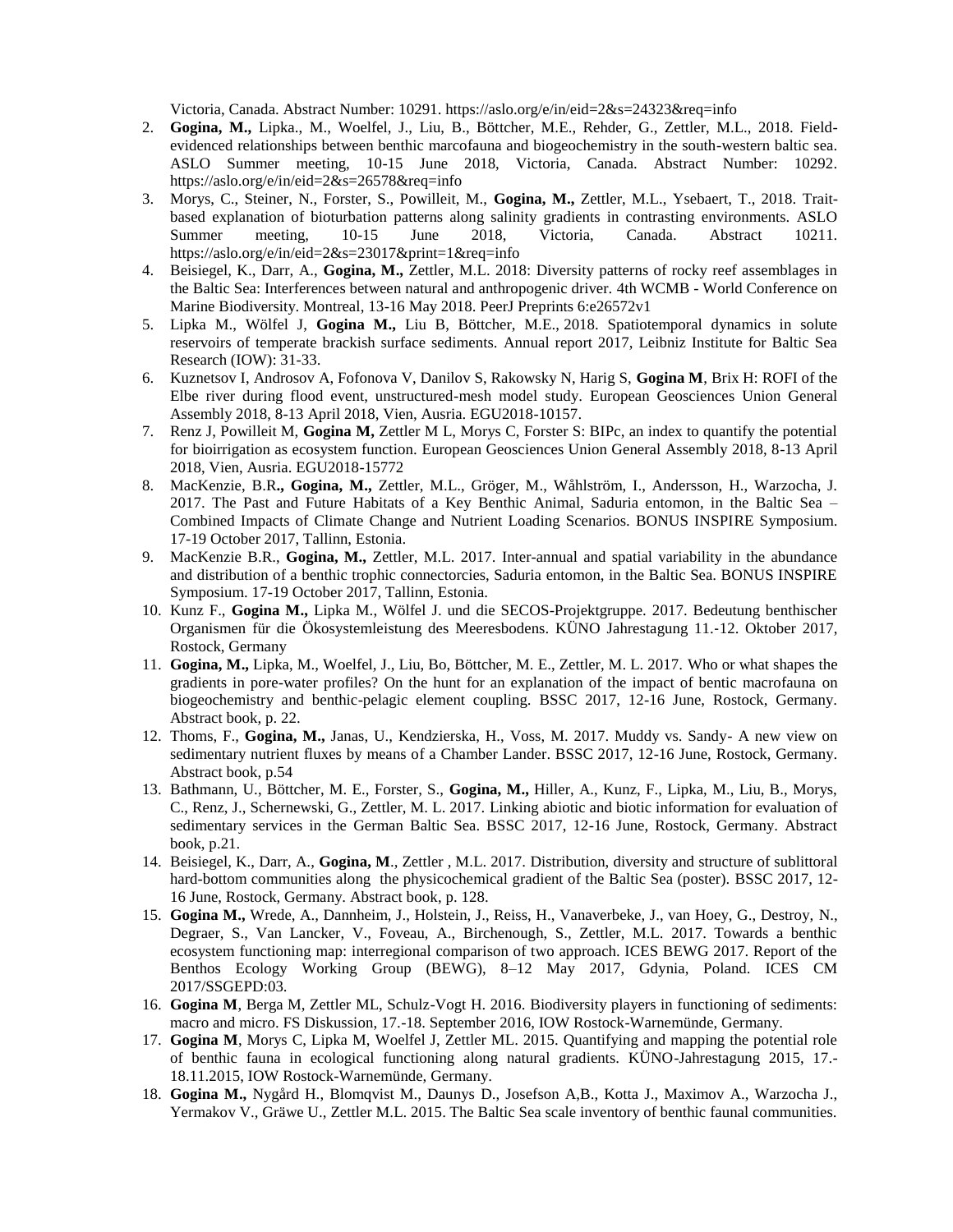ICES ASC 2015, Copenhagen, 21-25 September 2015, Denmark. N:07.

- 19. **Gogina M.,** Darr A., Morys C., Lipka M., Woelfel J., Zettler M.L. 2015. Quantifying and mapping the potential role of benthic macrofauna in ecological functioning along natural gradients. ASLO Aquatic Sciences Meeting 2015, 22-27 February 2015, Granada, Spain. Abstract ID: 25435.
- 20. **Gogina M.,** Zettler M.L., Blomqvist M., Nygård H., Daunys D., Josefson A.B., Kotta J., Yermakov V., Warzocha J., Darr A., Schiele K. 2014. Holistic approach to analyze benthic fauna communities on the whole Baltic Sea. IMBER Open Science Conference "Future Oceans" 2014, 23-27 June 2014, Bergen, Norway. Abstract book, p. 354.
- 21. **Gogina M.,** Darr A., Schiele, K., Zettler M.L., 2013. Matching the benthic biodiversity and habitat suitability to sediment properties. First results for modeling and mapping. BSSC 2013, 26-30 August, Klaipeda, Lithuania. Abstract book, p. 41.
- 22. Darr A., **Gogina M.,** Zettler M.L., 2013. Development of quantitative distribution maps for selected bivalves species in the southwestern Baltic Sea. BSSC 2013, 26-30 August, Klaipeda, Lithuania. Abstract book, p. 153.
- 23. Darr A, **Gogina M.,** Zettler M.L., 2011. Quantifying functional diversity an alternative pathway for habitat assessment in transitional waters with high species turnover? World Conference of Marine Biodiversity 2011, 26-30 September, Aberdeen, Scotland. Combined Abstract Booklet, p. 169.
- 24. **Gogina M.,** Darr A., Zettler M.L., 2011. An approach to assess consequence of natural disturbance events for benthic ecosystem functioning. BSSC 2011, 22-26 August, St. Petersburg, Russia. Abstracts, p. 139.
- 25. **Gogina M.,** Zettler M.L., 2011. Assessing consequences of natural disturbance events for benthic ecosystem functioning using BTA approach on long-term monitoring data. BEWG 2011. ICES. 2011. Report of the Benthos Ecology Working Group (BEWG), 2–6 May 2011, Fort Pierce, FL, USA. ICES CM 2011/SSGEF08.
- 26. **Gogina M.,** 2010. Modelling the response of benthic macrofauna to environmental factors. Investigation of interrelations between sediment and near-bottom environmental parameters and macrozoobenthic distribution patterns for the Baltic Sea. Dissertation. SVH-Verlag, 172 pp.
- 27. **Gogina M.,** Zettler M.L., Glockzin M., Bochert R., Darr A., 2010. Modelling the distribution of macrozoobenthos in the Baltic Sea in response to selected environmental factors. BEWG 2010. ICES. 2010. Report of the Benthos Ecology Working Group (BEWG), 19–23 April 2010, Edgewater, MD, USA. ICES CM 2010/SSGEF: 15. 43 pp.
- 28. **Gogina M.A.,** Glockzin M., Zettler M.L., 2009. Predictive modelling of benthic macrofauna distribution: Data inventory and habitat suitability modelling for Baltic Sea macroinvertebrates in response to selected environmental factors. BSSC 2009, 17-21 August, Tallinn, Estonia. Abstract book, p. 91.
- 29. **Gogina M.**, Zettler M.L., Harff J., 2009. Relationships of benthic coenoses to near-bottom environmental parameters in the south-western Baltic Sea and their predictive modelling. ASLO Meeting 2009, 25-30 January, Nice, France, Poster #82.
- 30. **Gogina M.A**., Efimova L.E., Zaslavskaja M.B., 2004. Solute flow from the European part of Russia into Arctic Seas // Seventh Workshop on Land Ocean Interactions in the Russian Arctic, LOIRA project. Moscow, Shirshov Institute of Oceanology of RAS. Abstracts of the Reports, pp. 31-32.
- 31. **Gogina M.,** Kositskii A., Moreydo V., Popryaduhin A., Ramazanova S., Chalov S., 2003. Hydrological and hydrochemical analysis of groundwater and surface water sources of the Tver Oblast // International scientific conference of graduate and post graduate students and young scientists "Lomonosov – 2003" Section of geography. MSU, Moscow. Abstracts of the Reports, p.168 (in Russian).
- 32. **Gogina M.,** Kirilov A., Gorin S., Popryaduhin A., Chaly A., 2002. Full-scale hydrological and hydrochemical analysis for the Mozhaisk artificial lake in winter conditions // International scientific conference of graduate and post graduate students and young scientists "Lomonosov – 2002". Section of geography. MSU, Moscow. Abstracts of the Reports (in Russian).
- 33. Balashova A., Bashinskii I., Belousova A., Bogdanova D., **Gogina M**., Gongalskii K. et al., 2001. The environment of Abkhazia and its protection in conditions of the post-war crisis // International scientific conference of graduate and post graduate students and young scientists "Lomonosov – 2001". Section of geography. MSU, Moscow. Abstracts of the Reports, p.136 (in Russian).

#### **Other scientific activities**

• Talk "Benthic macrofauna of the Baltic Sea and its role in ecosystem functioning", HZG, Germany, 25 Sept 2018